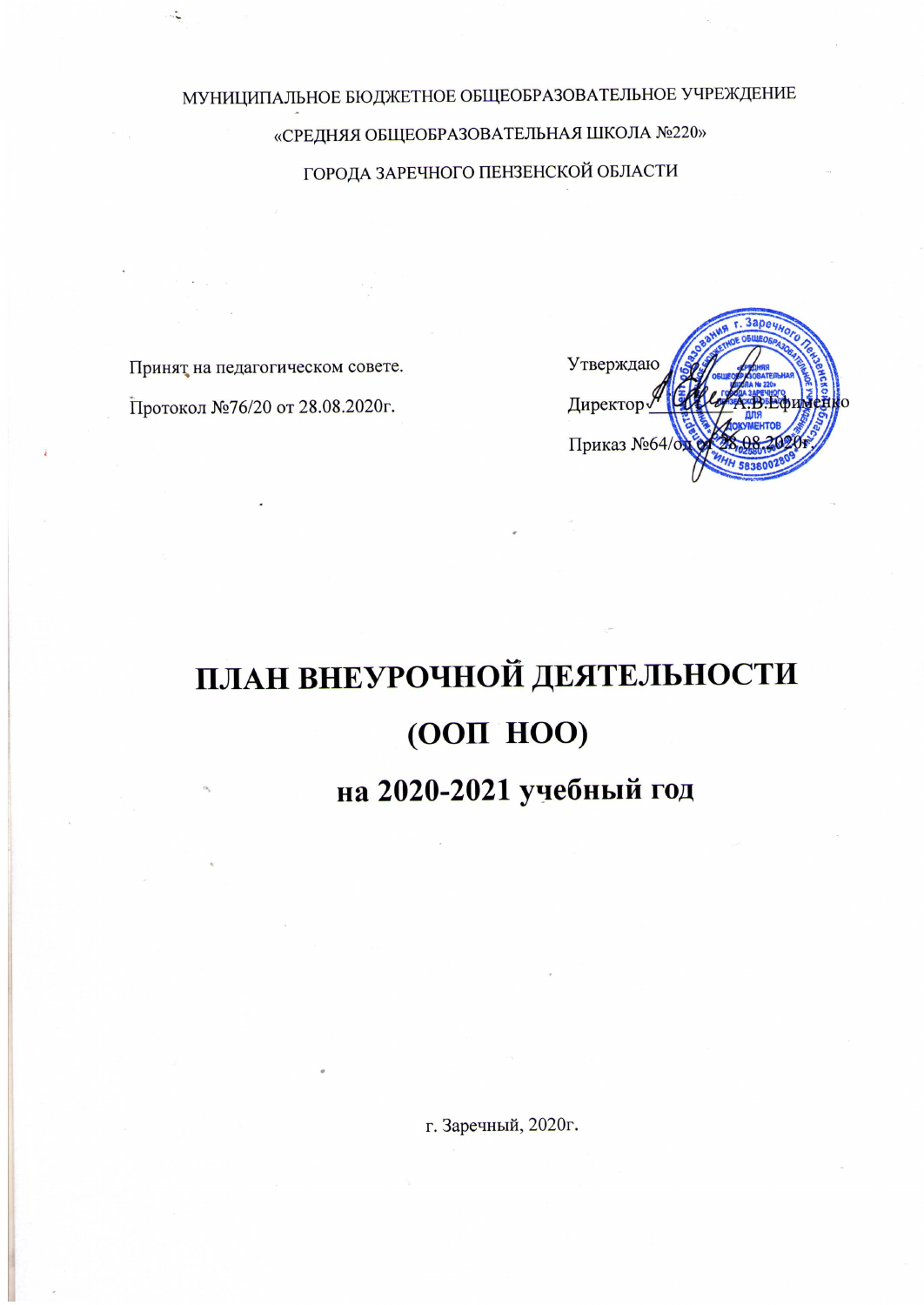#### Пояснительная записка

 $\mathbb{R}^2$ 

Под внеурочной деятельностью в рамках реализации ФГОС НОО следует понимать образовательную деятельность, осуществляемую в формах, отличных от классно-урочной, и направленную на достижение планируемых результатов освоения основной образовательной программы начального общего образования. В качестве организационного механизма реализации внеурочной деятельности в МБОУ СОШ №220 используется план внеурочной деятельности - нормативный документ, который обеспечивает реализацию требований Федерального государственного образовательного стандарта начального общего образования, определяет объем нагрузки обучающихся в рамках внеурочной деятельности, состав и структуру направлений и форм внеурочной деятельности. Модель организации внеурочной деятельности - оптимизационная, в её реализации принимают участие все педагогические работники школы (учителя, воспитатели, классные руководители, педагог-организатор, библиотекарь). Координирующую роль выполняет классный руководитель.

Нормативно-правовые основы организации внеурочной деятельности

Организация внеурочной деятельности в МБОУ СОШ №220 опирается на следующие нормативные документы:

- Федеральный закон от 29 декабря 2012 г. № 273-ФЗ (ред. от 29.07.2017) «Об образовании в Российской Федерации».

- Указ Президента Российской Федерации от 29 октября 2015 года № 536 «О создании Общероссийской детско-юношеской организации «Российское движение школьников».

- Указ Президента РФ от 7 мая 2012 г. № 599 «О мерах по реализации государственной политики в области образования и науки».

- Распоряжение Правительства РФ от 29.05.2015 № 996-р «Об утверждении Стратегии развития воспитания в Российской Федерации на период до 2025 года»

- Постановление Правительства РФ от 30 декабря 2015 г. № 1493 «О государственной программе «Патриотическое воспитание граждан Российской Федерации на 2016 - 2020 годы».

- Постановление Правительства РФ от 23 мая 2015 № 497 «О Федеральной целевой программе развития образования на 2016 - 2020 годы» (ред. от 02.02.2017).

- Постановление Правительства РФ от 11 июня 2014 г. № 540 «Об утверждении Положения о Всероссийском физкультурно-спортивном комплексе «Готов к труду и обороне» (ГТО)» (ред. от 26.01.2017).

- Письмо Министерства образования и науки РФ от 18 мая 2017 г. № 09-1672. Методические рекомендации по уточнению понятия и содержания внеурочной деятельности в рамках реализации основных общеобразовательных программ, в том числе в части проектной деятельности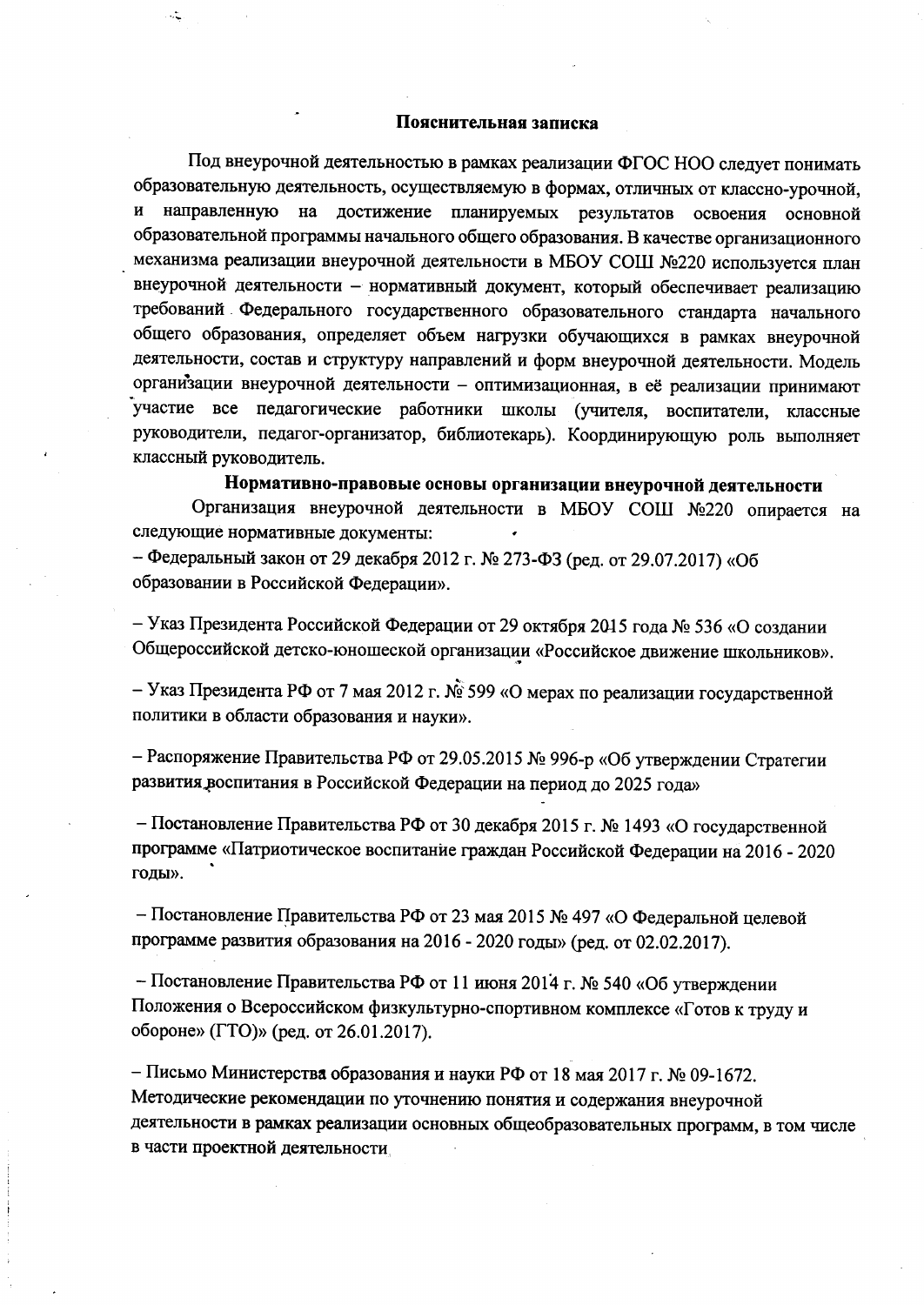- приказ Минпросвещения России от 17.03.2020 № 104 «Об организации образовательной деятельности в организациях, реализующих образовательные программы начального общего, основного общего и среднего общего образования, образовательные программы среднего профессионального образования, соответствующего дополнительного профессионального образования и дополнительные общеобразовательные программы, в условиях распространения новой короновирусной инфекции на территории Российской Федерации»:

- Методические рекомендации Минпросвещения России от 20.03.2020 по реализации образовательных программ начального общего, основного общего, среднего общего образования, образовательных программ среднего профессионального образования и дополнительных общеобразовательных программ с применением электронного обучения и дистанционных образовательных технологий.

- письмо Минпросвещения России от 07.05.2020 № ВБ-976/04 «О реализации курсов внеурочной деятельности, программ воспитания и социализации, дополнительных общеразвивающих программ с использованием дистанционных образовательных технологий»; .

-письмо Роспотребнадзора от 08.05.2020 № 02/8900-2020-24 «О направлении рекомендаций по организации работы образовательных организаций»

-Устав МБОУ «СОШ №220»

 $\mathcal{L}$ 

-Положение об организации внеурочной деятельности

-Положение о классном руководстве. \*

#### Цель и задачи внеурочной деятельности

Цель внеурочной деятельности на уровне начального общего образования обеспечение соответствующей возрасту адаптации ребенка в образовательной организации, создание благоприятных условий для его самореализации и развития с учетом возрастных и индивидуальных особенностей.

Внеурочная деятельность в школе позволяет решить целый ряд очень важных задач:

- организация общественно-полезной и досуговой деятельности обучающихся;

- включение обучающихся в разностороннюю деятельность;

- формирование навыков позитивного коммуникативного общения;

- воспитание трудолюбия, целеустремленности и настойчивости в достижении цели;

- развитие позитивного отношения к базовым общественным ценностям (человек, семья, Отечество, природа, мир, знания, труд, культура)

- формирование навыков здорового образа жизни.

#### Организация внеурочной деятельности

Внеурочная деятельность организуется по направлениям развития личности (спортивно-оздоровительное, духовно-нравственное, социальное, общеинтеллектуальное, общекультурное).

Основными формами внеурочной деятельности являются такие формы, как проектная и исследовательская деятельность, экскурсии, кружки, школьные научные общества, олимпиады, конференции, интеллектуальные марафоны, общественно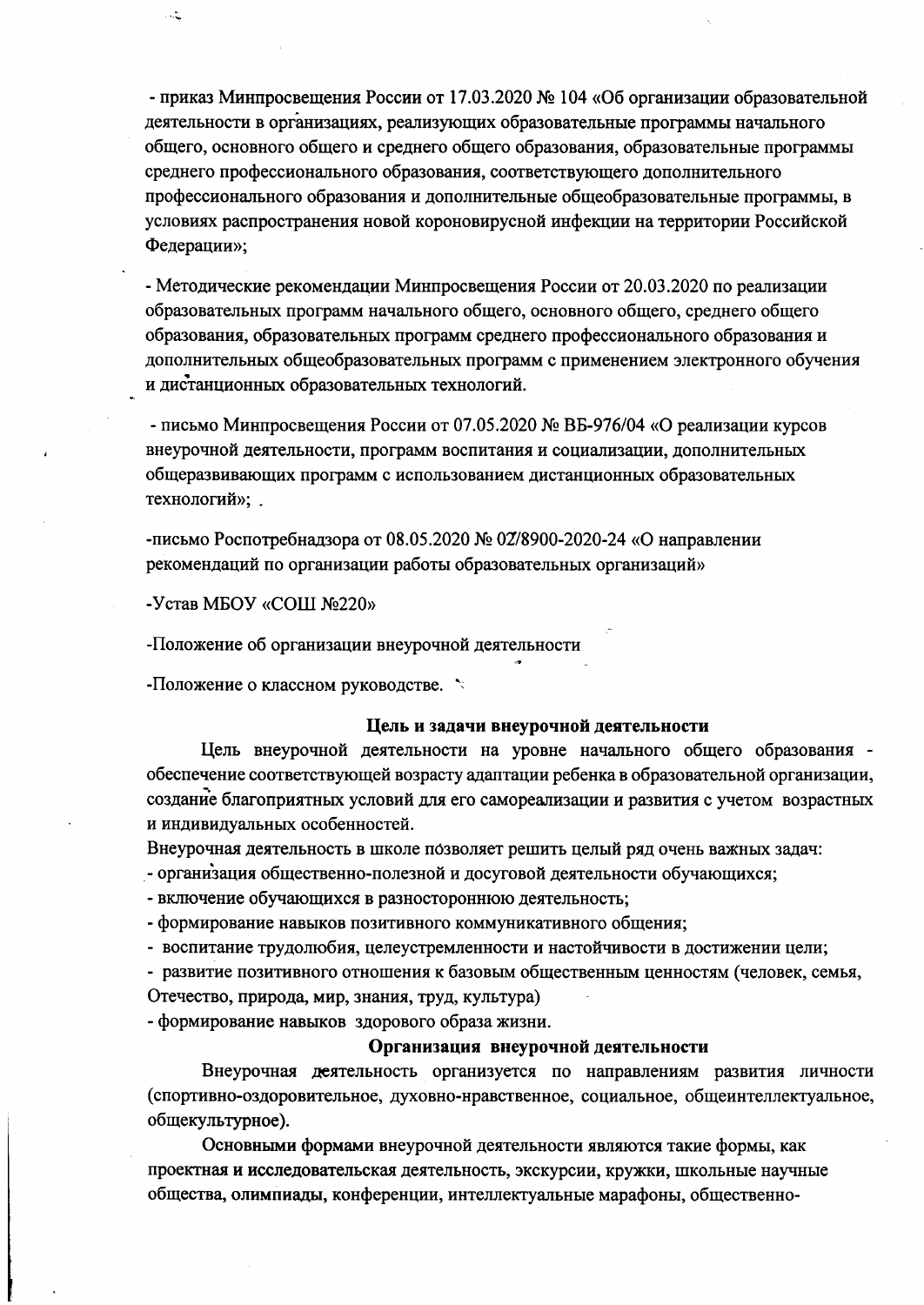полезные практики, коллективные творческие дела, секции, соревнования и т. д. При организации внеурочной деятельности обучающихся используются возможности организаций дополнительного образования, культуры, спорта. В период каникул могут использоваться возможности школьного лагеря.

Внеурочная деятельность осуществляется во второй половине дня.

يتبا

Время, отводимое на внеурочную деятельность, составляет до 1350 часов за четыре года обучения. Данные занятия проводятся по выбору обучающихся и их семей с учетом интересов обучающихся и возможностей организации, осуществляющей образовательную деятельность. МБОУ «СОШ №220» самостоятельно разрабатывает и утверждает план внеурочной деятельности. Программы внеурочной деятельности разрабатываются в 1-м классе на 33 учебные недели и 37 каникулярных дней, во 2-4-х классах - 34 учебные недели и 30 каникулярных дней.

Продолжительность занятий для обучающихся 1 классов составляет 35-40 минут, для обучающихся 2-4 классов - 40 минут. Между учебными занятиями и занятиями по внеурочной деятельности должен быть перерыв не менее 30 минут. Наполняемость групп при проведении регулярных внеурочных занятий 1-30 человек. На нерегулярных внеурочных занятиях число участников определяется форматом мероприятия и площадью помешения.

#### Направления внеурочной деятельности.

Духовно-нравственное направление. Основными задачами являются:

1. Формирование общечеловеческих ценностей в контексте формирования у обучающихся гражданской идентичности.

2. Воспитание нравственного, ответственного, инициативного и компетентного гражданина России.

3. Приобщение обучающихся к культурным ценностям своей этнической или социокультурной группы.

4. Сохранение базовых национальных ценностей российского общества.

5. Последовательное расширение и укрепление ценностно-смысловой сферы личности.

6. Формирование психологической культуры и коммуникативой компетенции для обеспечения эффективного и безопасного взаимодействия в социуме.

7. Формирование способности обучающегося сознательно выстраивать и оценивать отношения в социуме.

8. Становление гуманистических и демократических ценностных ориентаций.

9. Формирование основы культуры межэтнического общения.

10. Формирование отношения к семье как к основе российского общества. Формами внеурочной деятельности являются:

• Тематические классные часы к памятным датам

• Уроки мужества

• Фестиваль «Братских народов союз вековой»

• Музейные уроки

• Конкурсы рисунков, плакатов

• Праздник «День знаний»

• Акция «День пожилого человека»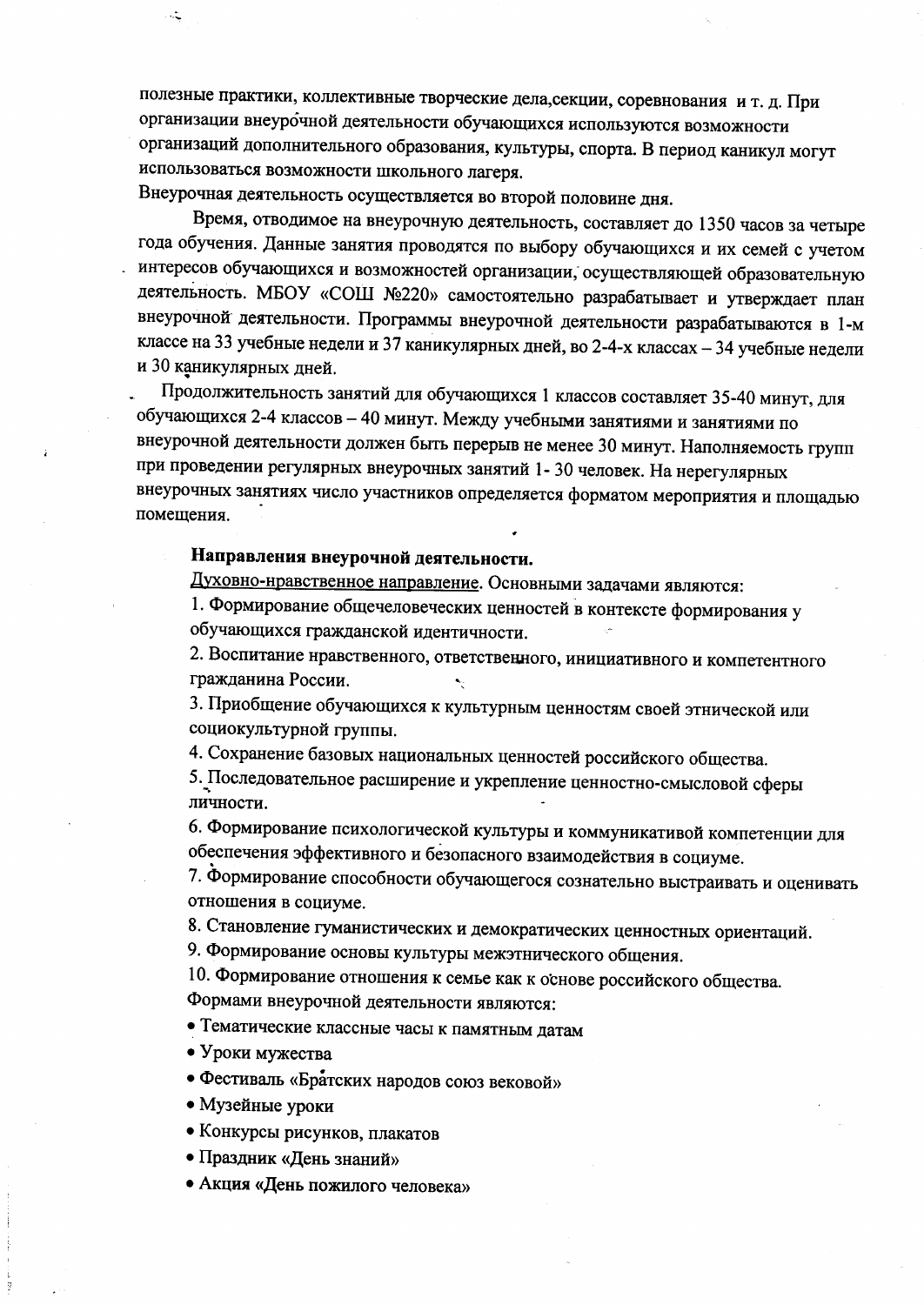- Акция «Твори Добро»
- «День матери»

 $\ddot{\cdot}$ 

• «День семьи».

Спортивно-оздоровительное. Основными задачами являются:

1. Формирование культуры здорового и безопасного образа жизни.

2. Использование оптимальных двигательных режимов для детей с учетом их возрастных, психологических и иных особенностей:

3. Развитие потребности в занятиях физической культурой и спортом.

Данное направление реализуется в следующих формах:

- Дни здоровья.
- «Весёлые старты».
- Внутришкольные спортивные соревнования.
- беседы по охране здоровья.
- Утренняя зарядка, динамические паузы и перемены
- Участие в городских спортивных соревнованиях.
- Дни защиты окружающей среды от экологической опасности.
- Экологические акции «Птичья столовая», «Сохрани дерево».
- Конкурс экологических сказок.
- Музейные уроки «Экология Пензенского края», «Природа Заречного»,

«Памятники природы Пензенского края» и др.; поисковая работа.

• Летний оздоровительный лагерь с дневным пребыванием детей.

Общекультурное направление. Основными задачами являются:

1. Развитие обшей культуры

2. Знакомство с общечеловеческими ценностями мировой и отечественной культуры.

3. Формирование творческой активности обучающихся.

Данное направление реализуется в следующих формах:

• Организация экскурсий, выставок детских рисунков, поделок и творческих работ обучающихся.

• Проведение тематических классных часов.

• Участие в конкурсах, выставках детского творчества

Общеинтеллектуальное направление. Основными задачами являются:

1. Формирование навыков интеллектуального труда

2. Развитие мышления, воображения

3. Формирование первоначального опыта познавательной деятельности

4. Овладение навыками универсальных учебных действий обучающихся на ступени начального общего образования.

Данное направление реализуется в следующих формах:

• Викторины, интеллектуальные игры и квесты

• Конкурсы, экскурсии, олимпиады, деловые и ролевые игры и др.

• Участие в НПК разного уровня.

Социальное направление. Основными задачами являются:

1. Формирование навыков социального проектирования.

2. Формирование первоначального опыта практической преобразовательной деятельности.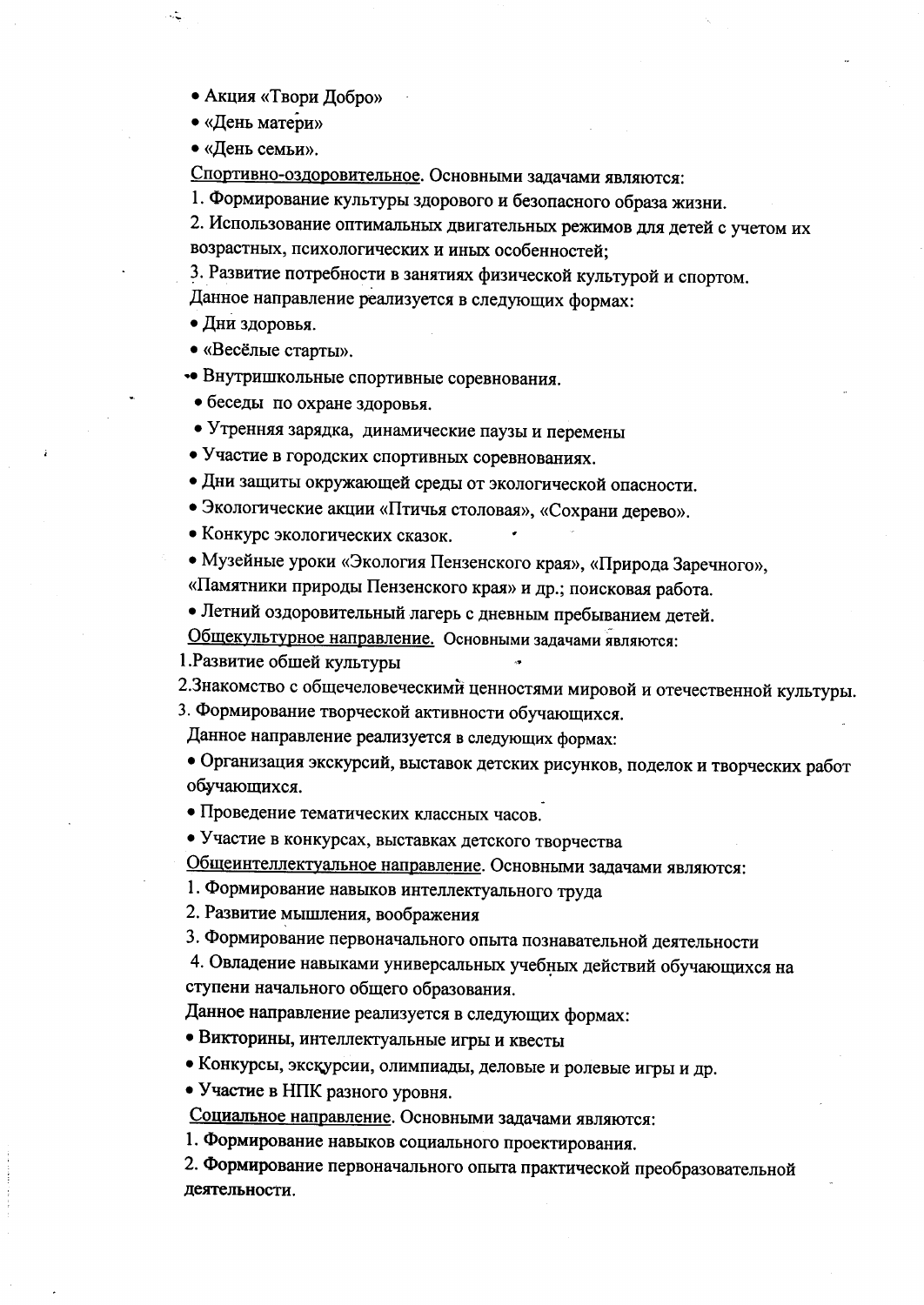3. Формирование лидерских качеств, навыков социальной коммуникации.. Данное направление реализуется в следующих формах:

• Участие в благотворительных акциях

- Участие в акциях и проектах РДШ, городской программы «Исследователи миров человеческих ценностей»
- Социальное проектирование.

يتبار

### Планируемые результаты внеурочной деятельности.

Внеурочная деятельность направлена, в первую очередь, на достижение планируемых результатов освоения основной образовательной программы школы.

Результаты первого уровня (приобретение школьником социальных знаний, понимания социальной реальности и повседневной жизни):

- приобретение школьниками знаний об этике и эстетике повседневной жизни человека;
- о принятых в обществе нормах поведения и общения;
- об основах здорового образа жизни;

- об истории своей семьи и Отечества;

- о правилах конструктивной групповой работы;

- об основах разработки социальных проектов и организации коллективной творческой деятельности:

- о способах самостоятельного поиска, нахождения и обработки информации;
- о правилах проведения исследования.

Результаты второго уровня (формирование позитивного отношения школьника к базовым ценностям нашего общества и к социальной реальности в целом):

- развитие ценностных отношений школьника к родному Отечеству, родной природе и культуре, труду, знаниям, своему собственному здоровью и внутреннему миру.

Результаты третьего уровня (приобретение школьником опыта самостоятельного социального действия):

- приобретение опыта исследовательской деятельности;

- опыта публичного выступления;

- опыта самообслуживания, самоорганизации и организации совместной деятельности с другими детьми.

Достижение всех трех уровней результатов внеурочной деятельности будет свидетельствовать об эффективности работы по реализации плана внеурочной деятельности.

## Диагностика эффективности организации внеурочной деятельности

Оценка внеурочной деятельности осуществляется комплексно, по нескольким параметрам:

1. Анализ общего состояния внеурочной деятельности:

- включенность обучающихся в систему внеурочной деятельности;

- ресурсная обеспеченность процесса функционирования системы внеурочной деятельности учащихся.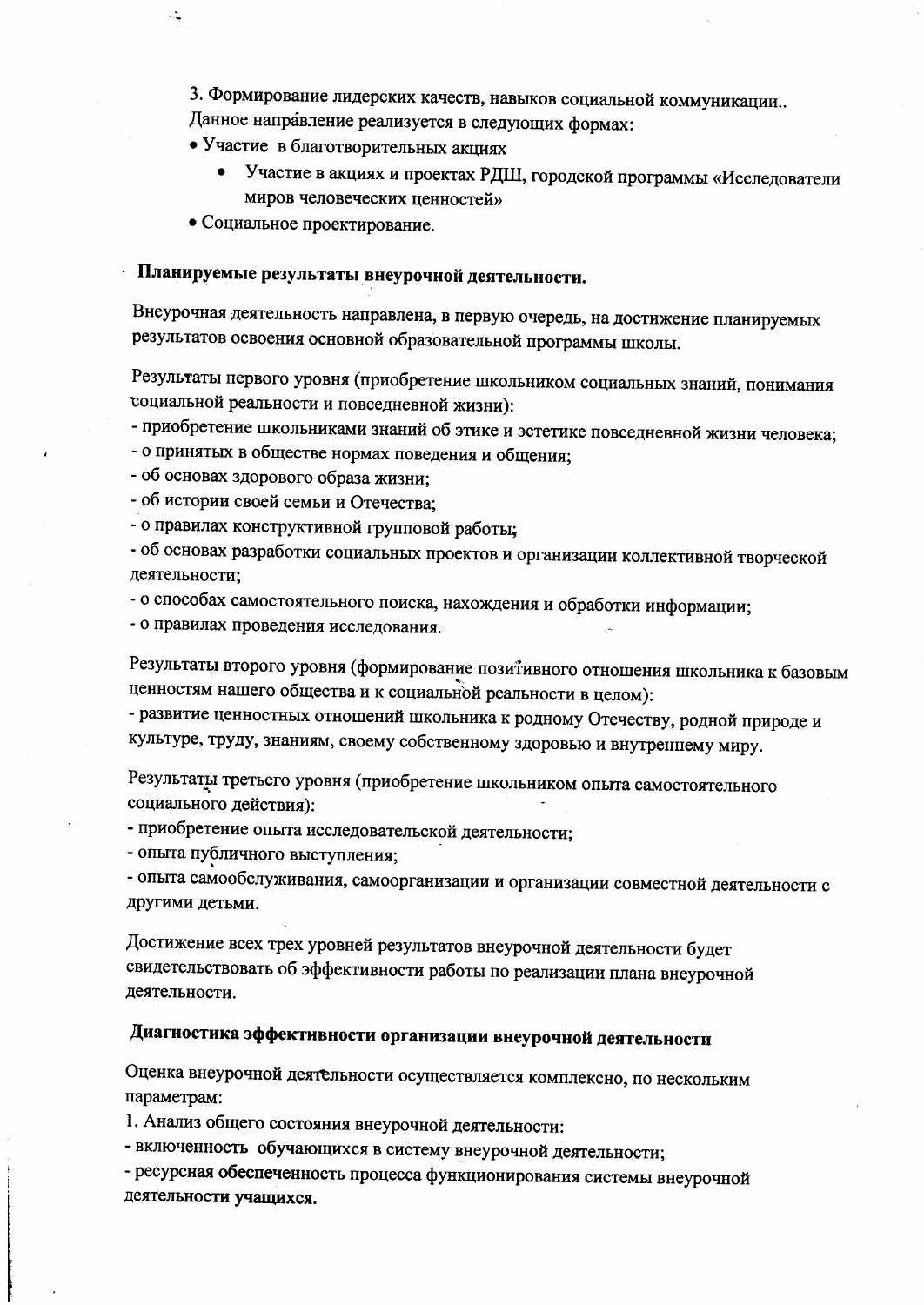- 2. Эффективность внеурочной деятельности:
- личность школьника;
- детский коллектив;

 $\mathcal{L}$ 

- профессиональная позиция педагога.

3. Продуктивность внеурочной деятельности:

- уровень достижения ожидаемых результатов;
- достижения учащихся в выбранных видах внеурочной деятельности;
- рост мотивации к внеурочной деятельности.

4. Удовлетворенность участников внеурочной деятельности ее организацией и результатами.

"Основные результаты реализации плана внеурочной деятельности обучающихся оцениваются в рамках мониторинговых процедур, предусматривающих сформированность познавательного, коммуникативного, нравственного, эстетического потенциала личности.

| Компетенции ученика                              | Показатели                                                                             | Методический                                                 |
|--------------------------------------------------|----------------------------------------------------------------------------------------|--------------------------------------------------------------|
|                                                  |                                                                                        | инструментарий                                               |
|                                                  |                                                                                        |                                                              |
| Сформированность                                 | 1. Познавательная активность                                                           | 1. Методики изучения                                         |
| познавательного                                  | обучающегося.                                                                          | развития познавательных                                      |
| потенциала личности                              | 2. Произвольность *                                                                    | процессов личности                                           |
| обучающегося и                                   | психических процессов.                                                                 | ребёнка.                                                     |
| особенности мотивации                            | 3. Эмоциональное состояние<br>(уровень тревожности)                                    | 2. Педагогическое                                            |
|                                                  |                                                                                        | наблюдение.                                                  |
|                                                  |                                                                                        | 3. Оценка уровня                                             |
|                                                  |                                                                                        | тревожности.                                                 |
|                                                  |                                                                                        |                                                              |
| Сформированность                                 | 1. Коммуникабельность.                                                                 | 1. Методика выявления                                        |
| коммуникативного                                 |                                                                                        | коммуникативных                                              |
| потенциала личности и                            | 2. Знание этикета.                                                                     | склонностей                                                  |
| её зависимость от                                | 3. Комфортность ребёнка в                                                              | обучающегося.                                                |
| сформированности<br>общешкольного<br>коллектива. | школе.                                                                                 | 2. Педагогическое                                            |
|                                                  | 4. Сформированность                                                                    | наблюдение.                                                  |
|                                                  | совместной деятельности. 5.<br>Взаимодействие со взрослыми,<br>родителями, педагогами. | 3. Методика А. А. Андреева<br>«Изучение<br>удовлетворённости |
|                                                  | 6. Соблюдение социальных и<br>этических норм.                                          | учащегося школьной<br>ЖИЗНЬЮ».                               |
|                                                  |                                                                                        |                                                              |

1. Мониторинг компетентностей обучающихся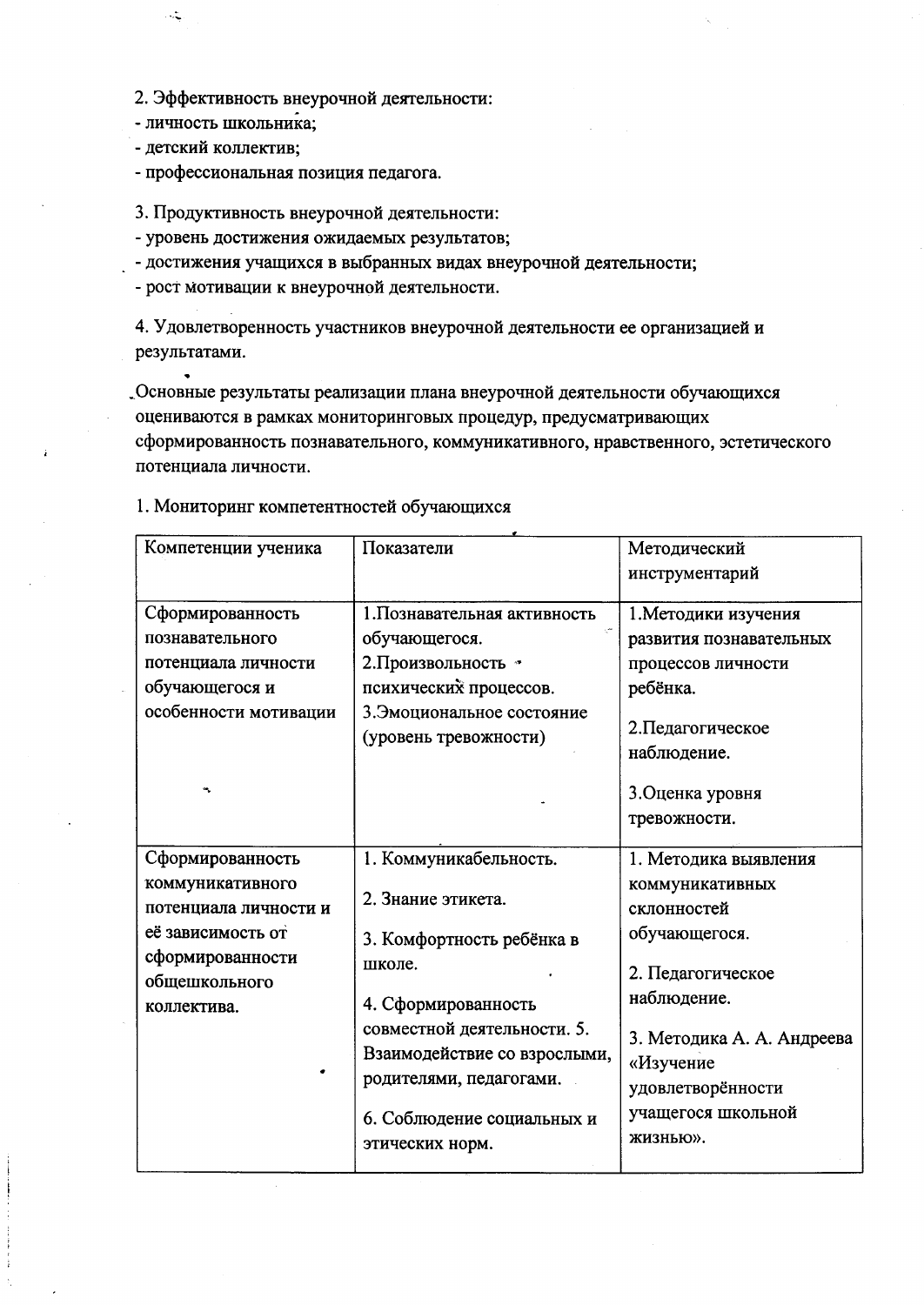|                                                                                                       |                                                                                                                                                                                                | 4. Мониторинг<br>правонарушений.                                                                 |
|-------------------------------------------------------------------------------------------------------|------------------------------------------------------------------------------------------------------------------------------------------------------------------------------------------------|--------------------------------------------------------------------------------------------------|
| Сформированность<br>нравственного,<br>эстетического<br>потенциала учащегося.<br><b>Report Follows</b> | 1. Нравственная<br>направленность личности. 2.<br>Сформированность отношений<br>ребёнка к Родине, обществу,<br>семье, школе, себе, природе,<br>труду.<br>3. Развитость чувства<br>прекрасного. | 1. Тест Н. Е. Щурковой<br>«Размышляем о жизненном<br>опыте».<br>2. Педагогическое<br>наблюдение. |

2. Показатели деятельности педагогов по реализации плана внеурочной деятельности:

1. Результаты промежуточной и итоговой аттестации обучающихся (итоги учебного года).

2. Проектная деятельность обучающихся.

3. Участие обучающихся в выставках, конкурсах, проектах, соревнованиях и т.п. разного уровня.

4. Результативность участия в конкурсных мероприятиях разного уровня.

5. Посещаемость занятий, курсов.

 $\ddot{\cdot}$ 

6. Количество обучающихся, задействованных в общешкольных и внешкольных мероприятиях.

7. Участие родителей в мероприятиях.

8. Удовлетворенность обучающихся и их родителей выбранным курсом внеурочной деятельности.

| Осповные                    | Форма организации /название                                                                                                                                                                                |       | Количество часов      |                |            |
|-----------------------------|------------------------------------------------------------------------------------------------------------------------------------------------------------------------------------------------------------|-------|-----------------------|----------------|------------|
| направления                 |                                                                                                                                                                                                            | класс | $\mathbf{2}$<br>класс | 3<br>класс     | Δ<br>класс |
| Спортивно-<br>оздоровительн | Секция «ОФП»\ «Спортивный<br>калейдоскоп»                                                                                                                                                                  |       |                       | 34             | 34         |
| <sub>0e</sub>               | Динамические<br>тематические<br>перемены                                                                                                                                                                   | 20    | 5                     | $\overline{2}$ | 2          |
|                             | Спортивные<br>игры, соревнования,<br>спортивно-массовые мероприятия                                                                                                                                        | 20    | 20                    | 10             | 10         |
|                             | Образовательные<br>события,<br>формирование<br>направленные на<br>ценности здорового образа жизни:<br>семейные дни здоровья, конкурсы,<br>информационные<br>сообщения,<br>практикумы, диалоговые площадки, | 24    | 28                    | 10             | 10         |

Основные направления внеурочной деятельности в 1-4 классах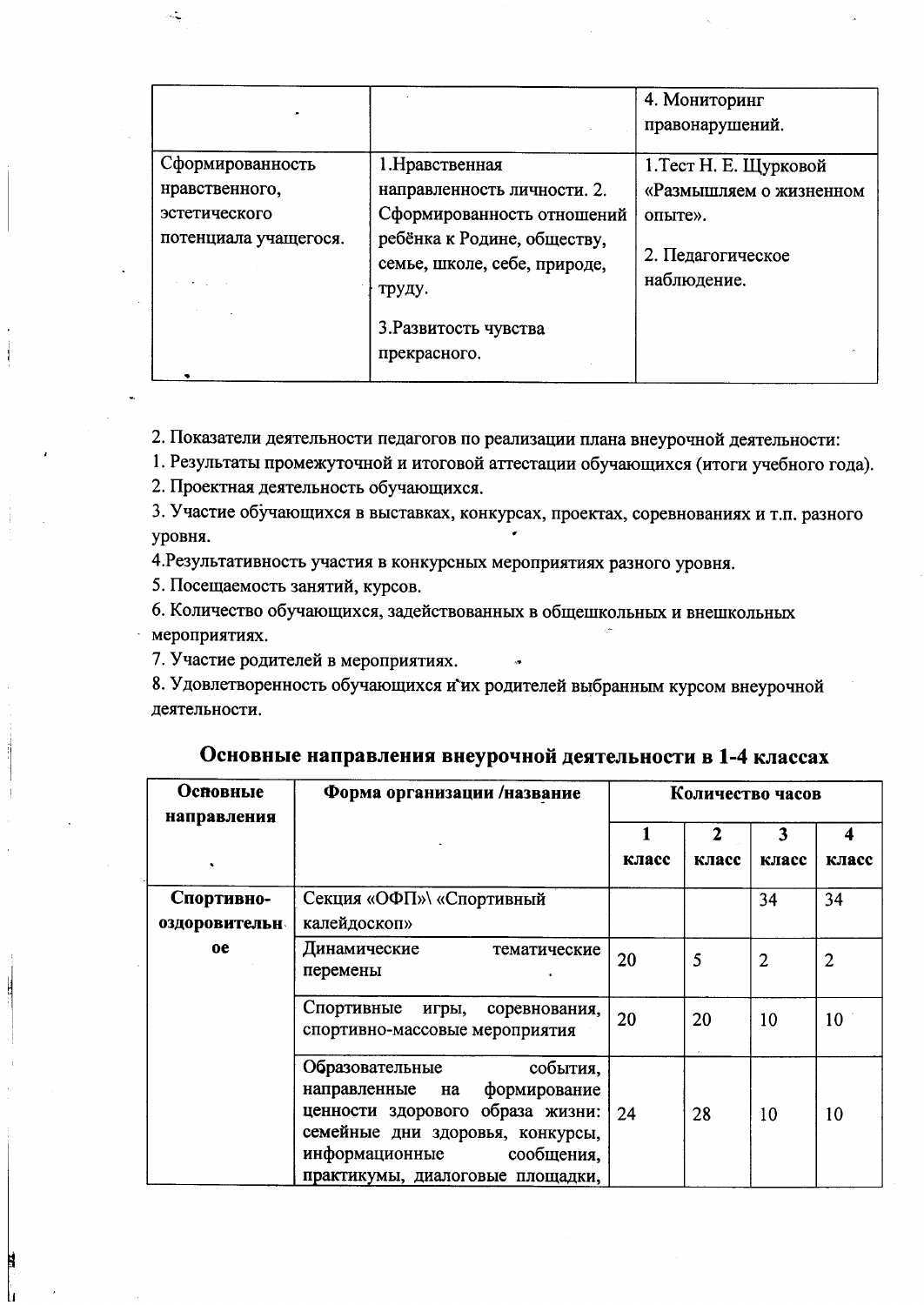|                           | творческие<br>лаборатории<br>$\overline{10}$<br>профилактике вредных привычек                                                                    |                |    |    |    |
|---------------------------|--------------------------------------------------------------------------------------------------------------------------------------------------|----------------|----|----|----|
| Духовно-<br>нравственное  | КВД «Семьеведение»                                                                                                                               | 16             | 17 | 17 | 17 |
|                           | Образовательные<br>события<br>$\Pi$ <sup>O</sup><br>нравственному,<br>патриотическому<br>воспитанию<br>(Календарь<br>знаменательных дат)         | 24             | 24 | 24 | 24 |
|                           | Участие в мероприятиях<br>региональных и городских<br>программ, направленных на<br>формирование общечеловеческих<br>ценностей,                   | 26             | 28 | 28 | 28 |
| Общеинтеллек-<br>туальное | КВД «Эрудит»                                                                                                                                     |                | 34 | 34 | 34 |
|                           | Предметные олимпиады, НПК,<br>интеллектуальные марафоны                                                                                          | $\overline{3}$ | 3  | 6  | 9  |
|                           | Образовательные события по<br>формированию познавательного<br>интереса                                                                           | 37             | 24 | 26 | 26 |
|                           | Викторины, интеллектуальные игры<br>и квесты                                                                                                     | 30             | 26 | 21 | 18 |
| Общекультур-<br>ное       | КВД «Школа вежливых наук»                                                                                                                        | 33             |    |    |    |
|                           | КВД «Волшебный карандаш»                                                                                                                         |                | 34 |    |    |
|                           | Культурно<br>досуговые<br>образовательные<br>события<br>(праздники)                                                                              | 10             | 10 | 16 | 16 |
|                           | Мероприятия<br>$\, {\bf B}$<br>рамках<br>регионального проекта «Культурная<br>суббота»                                                           | 20             | 20 | 28 | 28 |
|                           | Творческие конкурсы и проекты                                                                                                                    | 10             | 10 | 20 | 20 |
| Социальное                | КВД «Полезные привычки»                                                                                                                          | 17             | 17 | 17 | 17 |
|                           | Социальные пробы обучающихся<br>(Благотворительные<br>проекты,<br>добровольческие<br>акции,<br>волонтерские акции)                               | 17             | 17 | 24 | 24 |
|                           | Участие в мероприятиях городских<br>программ, РДШ, направленных на<br>развитие<br>коммуникативных<br>компетенций<br>$\, {\bf H}$<br>социализацию | 23             | 23 | 23 | 23 |

 $\mathcal{A}$ 

 $\hat{\pmb{\epsilon}}$ 

 $\sim$ 

 $\vec{\mu}$ 

ستأنف المستقلب ومستعقدهم

 $\bar{z}$ 

 $\label{eq:1} \frac{1}{N}\sum_{i=1}^N\frac{1}{N_i}$